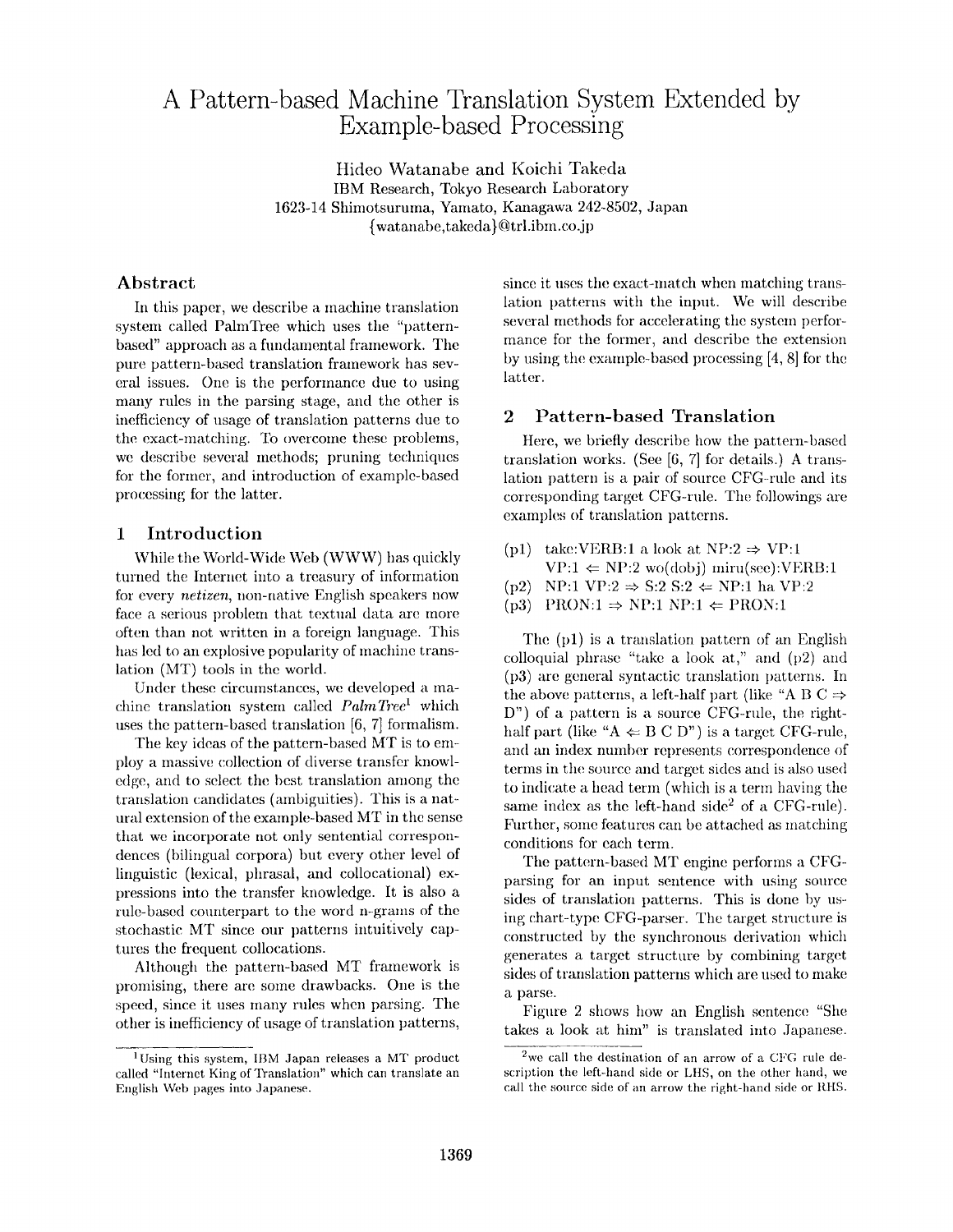

Figure 1: Translation Example by Pattern-based MT

In this figure, a dotted line represents the correspondence of terms in the source side and the target side. The source part of (p3) matches "She" and "him," the source part of  $(p1)$  matches a segment consisting "take a look at" and a NP("him") made from  $(p3)$ , and finally the source part of  $(p2)$ matches a whole sentence. A target structure is constructed by combining target sides of  $(p1)$ ,  $(p2)$ , and (p3). Several terms without lexical forms are instantiated with translation words, and finally a translated Japanese sentence "kanojo(she) ha(subj)  $kare(he)$  wo $(dobj)$  miru(see)" will be generated.

#### **Pruning Techniques** 3

As mentioned earlier, our basic principle is to use many lexical translation patterns for producing natural translation. Therefore, we use more CFG rules than usual systems. This causes the slow-down of the parsing process. We introduced the following pruning techniques for improving the performance.

#### 3.1 Lexical Rule Preference Principle

We call a CFG rule which has lexical terms in the right-hand side (RHS) a lexical rule, otherwise a normal rule. The lexical rule preference principle (or  $LRPP$ ) invalidates arcs made from normal rules in a span in which there are arcs made from both normal rules and lexical rules.

Further, lexical rules are assigned cost so that

lexical rules which has more lexical terms are preferred.

For instance, for the span [take, map] of the following input sentence,

He takes a look at a map.

if the following rules are matched,

- $(r1)$  take: verb a look at NP  $(r2)$  take: verb a NP at NP  $(r3)$  take: verb NP at NP
- (r4) VERB NP PREP NP
- then,  $(r4)$  is invalidated, and  $(r1)$ ,  $(r2)$ , and  $(r3)$  are preferred in this order.

#### $3.2$ Left-Bound Fixed Exclusive Rule

We generally use an exclusive rule which invalidates competitive arcs made from general rules for a very special expression. This is, however, limited in terms of the matching ability since it is usually implemented as both ends of rules are lexical items. There are many expression such that left-end part is fixed but right-end is open, but these expressions cannot be expressed as exclusive rules. Therefore, we introduce here a *left-bound fixed exclusive (or* LBFE) rule which can deal with right-end open expressions.

Given a span [x y] for which an LBFE rule matched, in a span [i j] such that  $i < x$  and  $x < j < y$ , and in all sub-spans inside  $[x, y]$ ,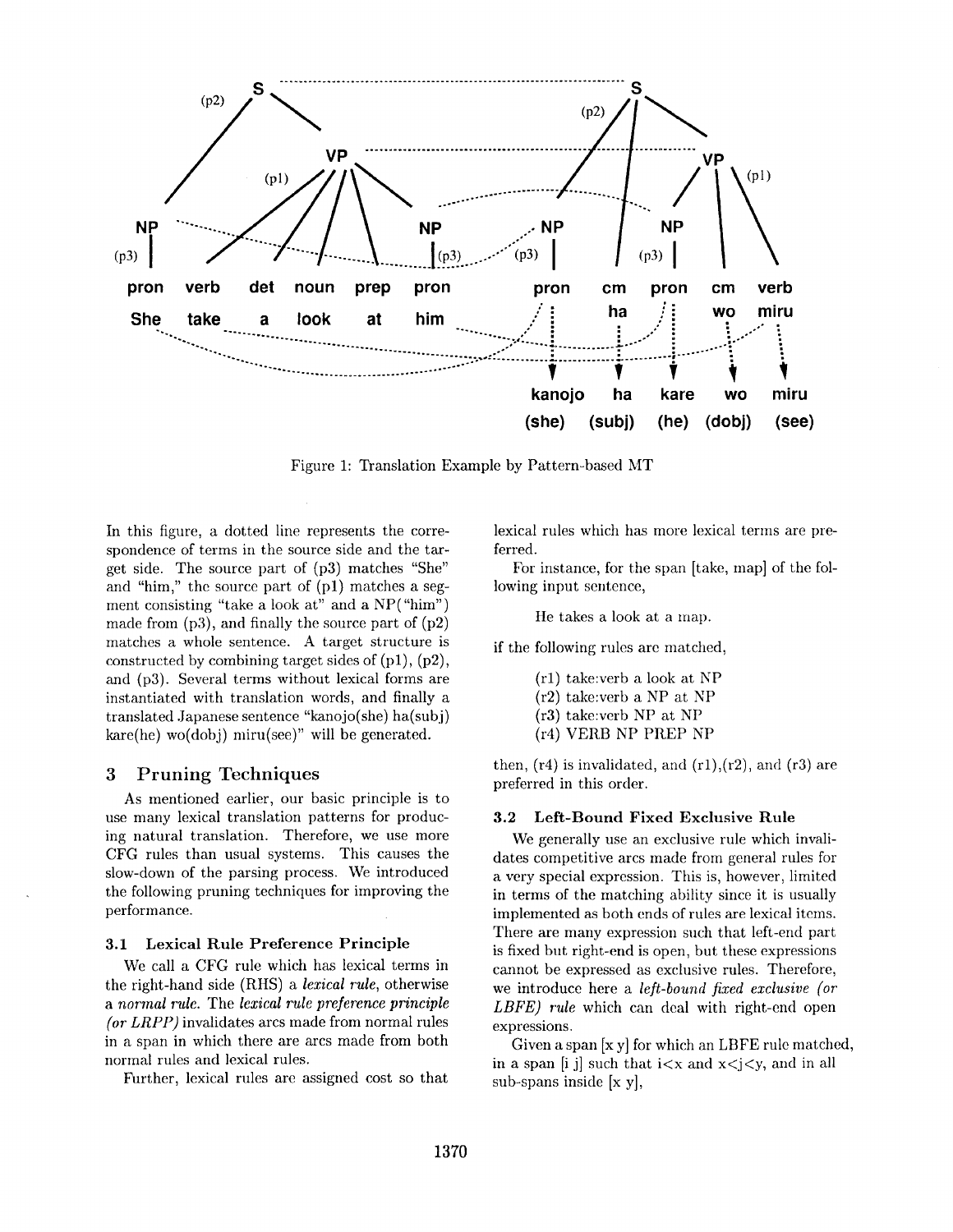

Figure 2: The Effect of an LBFE Rule

- Rules other than exclusive rules are not applied, and
- $\bullet$  Arcs made from non-exclusive rules are invalidated.

Fig.2 shows that an LBFE rule "VP  $\Leftarrow$  VERB  $NP''^3$  matches an input. In spans of (a),(b), and (c), arcs made from non-exclusive rules are invalidated, and the application of non-exclusive rules are inhibited.

Examples of LBFE rules are as follows:

 $NP \leftarrow DET$  own NP NOUN  $\leftarrow$  as many as NP  $NP \leftarrow most of NP$ 

## **3.3 Preproeessing**

Preprocessing includes local bracketing of proper nouns, monetary expressions, quoted expressions, Internet addresses, and so on. Conversion of numeric expressions and units, and decomposition of unknown hyphenated words are also included in the preproeessing. A bracketed span works like an exclusive rule, that is, we can ignore arcs crossing a bracketed span. Thus, accurate preprocessing not only improved the translation accuracy, but it visibly improved the translation speed for longer sentences.

### **3.4 Experiments**

To evahlate the above pruning techniques, we have tested the speed and the translation quality for three documents. Table 1 shows the speed to translate documents with and without the above pruning techniques.<sup>4</sup> The fourth row shows the number of sentences tested with pruning which become worse than sentences without pruning and sentences with pruning which become better than without pruning.

This shows the speed with pruning is about 2 times faster than one without pruning at the same time the translation quality with pruning is kept in the almost same level as one without pruning..

## 4 Extension by Example-based Processing

One drawback of our pattern-based formalism is to have to use many rules in the parsing process. One of reasons to use such many rules is that the matching of rules and the input is performed by the exact-matching. It is a straightforward idea to extend this exact-matching to fuzzy-matching so that we can reduce the number of translation patterns by merging some patterns identical in terms of the fuzzy-matching. We made the following extensions to the pattern-based MT to achieve this examplebased processing.

#### **4.1 Example-based Parsing**

If a term in a RHS of source part of a pattern has a lexical-form and a corresponding term in the target part, then it is called a *fuzzy-match term,* otherwise an *exact-match term*. A pattern writer can intentionally designate if a term is a fuzzy-match term or an exact-match term by using a doublequoted string (for fuzzy-match) or a single-quoted string (for exact-match).

For instance, in the following example, a word *make* is usually a fuzzy-match term since it has a corresponding term in the target side *(kctsudansuru),* but it is a single-quoted string, so it is an exact-match term. Words a and *decision* are exactmatch terms since they has no corresponding terms in the target side.

> 'make':VERB:1 a decision  $\Rightarrow$  VP:1  $VP:1 \leftarrow$  ketsudan-suru:1

Thus, the example-based parsing extends the term matching mechanism of a normal parsing as follows: A term  $T_B$  matches another matched-term  $T_A (Lex_A, Pos_B)^5$  if one of the following conditions holds.

- (1) When a term  $T_B$  has both  $Lex_B$  and  $Pos_B$ ,
	- $(1-1)$  *Lex<sub>B</sub>* is the same as *Lex<sub>A</sub>*, and *Pos<sub>B</sub>* is the same as  $Pos_A$ .

<sup>3</sup>This **is** not an LBFE rule in practice.

<sup>4</sup>Please note that the time shown in this table was recorded about two years ago and the latest version is much faster.

<sup>5</sup>A matched-term inherits a lexical-form of a term it matches.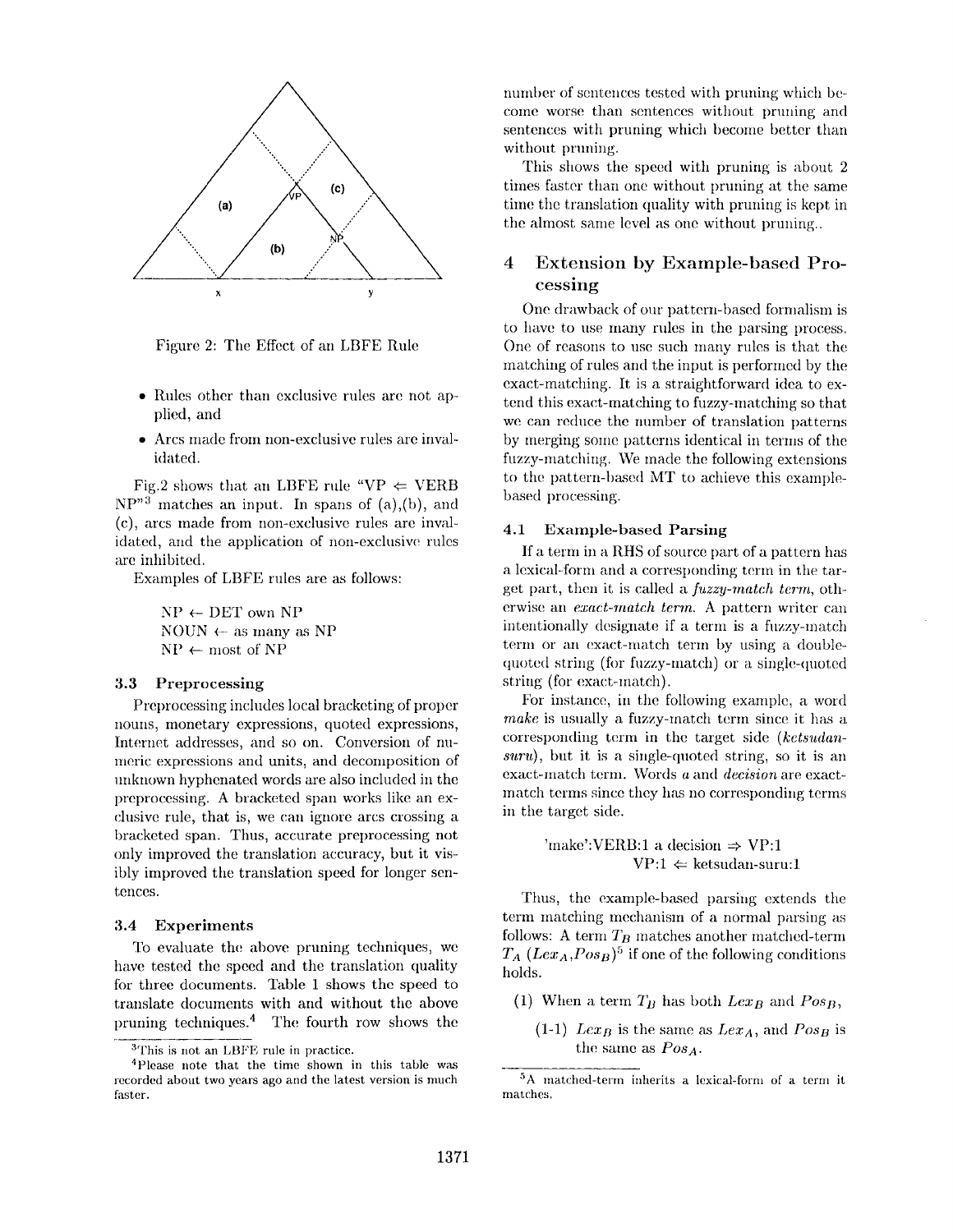|                                         | Sample 1 | Sample $2 \mid$ Sample 3 |  |
|-----------------------------------------|----------|--------------------------|--|
| Num of Sentences                        |          |                          |  |
| Time with Pruning (sec.)                |          |                          |  |
| Time without Pruning (sec.)             |          |                          |  |
| Num of Changed Sentences (Worse/Better) |          |                          |  |

Table 1: Result of peformance experiment of pruning techniques

- (1-2)  $T_B$  is a fuzzy-match term, the semantic distance of  $Lex_B$  and  $Lex_A$  is smaller than a criterion, and  $Pos_B$  is the same *as Pos a .*
- (2) When a term  $T_B$  has only  $Lex_B$ ,
	- $(2-1)$  *Lex<sub>B</sub>* is the same as *Lex<sub>A</sub>*.
	- $(2-2)$  *Lex<sub>B</sub>* is a fuzzy-match term, the semantic distance of  $Lex_B$  and  $Lex_A$  is smaller than a criterion.
- (3) When *TB* has only *Posp,* then *POsB* is the same as *POSA.*

### **4.2 Prioritization of Rules**

Many ambiguous results are given in the parsing, and the preference of these results are usually determined by the cost value calculated as the sum of costs of used rules. This example-based processing adds fuzzy-matching cost to this base cost. The fuzzy-matching cost is determined to keep the following order.

 $(1-1) < (1-2), (2-1) < (2-2) < (3)$ 

The costs of  $(1-2)$  and  $(2-1)$  are determined by the fuzzy-match criterion value, since we cannot determine which one of (1-2) and (2-1) is preferable in general.

#### 4.3 Modification of Target Side of Rules

Lexical-forms written in the target side may be different from translation words of matched input word, since the fuzzy-matching is used. Therefore, we must modify the target side before constructing a target structure.

Suppose that a RHS term  $t_t$  in the target side of a pattern has a lexical-form  $w_t$ ,  $t_t$  has a corresponding term  $t_s$  in the source side, and  $t_s$  matches an input word  $w_i$ . If  $w_t$  is not a translation word of  $w_i$ , then  $w_t$  is replaced with translation words of *Wi.* 

## **4.4 Translation Example**

Figure 3 shows a translation example by using example-based processing described above.

In this example, the following translation patterns are used.

- (p2) NP:1 VP:2  $\Rightarrow$  S:2 S:2  $\Leftarrow$  NP:1 ha VP:2
- $(p3)$  PRON:1  $\Rightarrow$  NP:1 NP:1  $\Leftarrow$  PRON:1
- (p4) take:VERB:1 a bus:2  $\Rightarrow$  VP:1

 $VP:1 \Leftrightarrow$  basu:2 ni noru:VERB:1

The pattern (p4) matches a phrase "take a taxi," since "taxi" and "bus" are semantically similar. By combining target parts of these translation patterns, a translation "PRON ha basu ni noru" is generated. In this translation, since "basu(bus)" is not a correct translation of a corresponding source word "taxi," it is changed to a correct translation word "takusi(taxi)." Further, PRON is instantiated by "watashi" which is a translation of "I." Then a correct translation "watashi ha takusi ni noru" is generated.

## 5 Discussion

Unlike most of existing MT approaches that consist of three major components  $[1, 2]$  - analysis, transfer, and generation  $-$  the pattern-based MT is based on a *synchronous model[5,* 3] of translation. That is, the analysis of a source sentence is directly connected to the generation of a target sentence through the translation knowledge (i.e., patterns). This simple architecture makes it much easier to customize a system for improving translation quality than the conventional MT, since the management of the ambiguities in 3-component architecture has to tackle the exponential combination of overall ambiguities. In this simple model, we can concentrate on a single module (a parser with synchronous derivation), and manage most of translation knowledge in a uniform way as translation patterns.

Although it is easier to add translation patterns in our system than previous systems, it is difficult for non-experts to specify detailed matching conditions (or features). Therefore, we made a *pattern compiler* which interprets a simple pattern which a non-expert writes and converts it into the full-scale patterns including necessary matching conditions,